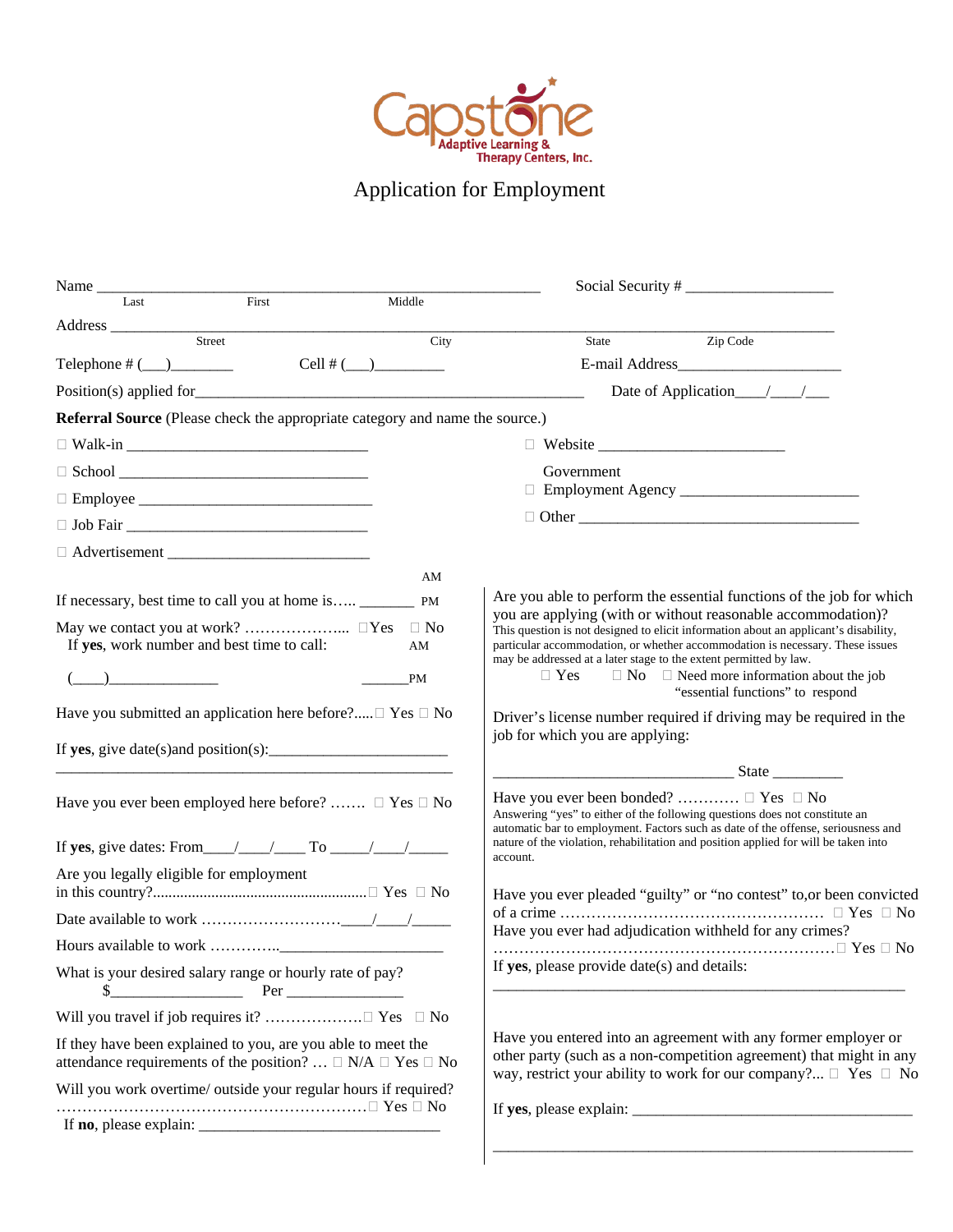### **Employment History**

| Starting with your most recent employer, provide the following information. |             |       |                                                                    | Month        | Year | Month | Year |
|-----------------------------------------------------------------------------|-------------|-------|--------------------------------------------------------------------|--------------|------|-------|------|
| Employer                                                                    | Telephone # |       | Dates employed:                                                    |              |      |       |      |
|                                                                             |             |       |                                                                    | Compensation |      |       |      |
| Street address                                                              | City        | State | □ Salary<br>$\Box$ Hourly                                          |              | \$   | per   |      |
| Job title                                                                   |             |       | May we contact for reference?<br>$\Box$ Yes $\Box$ No $\Box$ Later |              |      |       |      |
| Immediate supervisor and title (for most recent position held)              |             |       |                                                                    |              |      |       |      |
| Why did you leave?                                                          |             |       |                                                                    |              |      |       |      |
| Summarize the type of work performed and job responsibilities.              |             |       |                                                                    |              |      |       |      |
|                                                                             |             |       |                                                                    |              |      |       |      |
| What did you like most about your position?                                 |             |       |                                                                    |              |      |       |      |
| What were the things you liked least about the position?                    |             |       |                                                                    |              |      |       |      |
|                                                                             |             |       |                                                                    | Month        | Year | Month | Year |
| Employer                                                                    | Telephone # |       | Dates employed:                                                    |              |      |       |      |
|                                                                             |             |       |                                                                    | Compensation |      |       |      |
| Street address                                                              | City        | State | □ Salary<br>$\Box$ Hourly                                          |              | \$   | per   |      |
| Job title                                                                   |             |       | May we contact for reference?                                      |              |      |       |      |
| Immediate supervisor and title (for most recent position held)              |             |       | $\Box$ Yes $\Box$ No $\Box$ Later                                  |              |      |       |      |
|                                                                             |             |       |                                                                    |              |      |       |      |
| Why did you leave?                                                          |             |       |                                                                    |              |      |       |      |
| Summarize the type of work performed and job responsibilities.              |             |       |                                                                    |              |      |       |      |
| What did you like most about your position?                                 |             |       |                                                                    |              |      |       |      |
| What were the things you liked least about the position?                    |             |       |                                                                    |              |      |       |      |
|                                                                             |             |       |                                                                    |              |      |       |      |
|                                                                             |             |       |                                                                    | Month        | Year | Month | Year |
| Employer                                                                    | Telephone # |       | Dates employed:                                                    |              |      |       |      |
| Street address                                                              | City        | State | □ Salary<br>$\Box$ Hourly                                          | Compensation | \$   | per   |      |
| Job title                                                                   |             |       |                                                                    |              |      |       |      |
|                                                                             |             |       | May we contact for reference?                                      |              |      |       |      |
| Immediate supervisor and title (for most recent position held)              |             |       | $\Box$ Yes $\Box$ No $\Box$ Later                                  |              |      |       |      |
| Why did you leave?                                                          |             |       |                                                                    |              |      |       |      |
| Summarize the type of work performed and job responsibilities.              |             |       |                                                                    |              |      |       |      |
| What did you like most about your position?                                 |             |       |                                                                    |              |      |       |      |
| What were the things you liked least about the position?                    |             |       |                                                                    |              |      |       |      |
|                                                                             |             |       |                                                                    |              |      |       |      |
|                                                                             |             |       |                                                                    | Month        | Year | Month | Year |
| Employer                                                                    | Telephone # |       | Dates employed:                                                    | Compensation |      |       |      |
| Street address                                                              | City        | State | $\Box$ Salary<br>$\Box$ Hourly                                     |              | \$   | per   |      |
|                                                                             |             |       |                                                                    |              |      |       |      |
| Job title                                                                   |             |       | May we contact for reference?<br>$\Box$ Yes $\Box$ No $\Box$ Later |              |      |       |      |
| Immediate supervisor and title (for most recent position held)              |             |       |                                                                    |              |      |       |      |
|                                                                             |             |       |                                                                    |              |      |       |      |
| Why did you leave?                                                          |             |       |                                                                    |              |      |       |      |
| Summarize the type of work performed and job responsibilities.              |             |       |                                                                    |              |      |       |      |
| What did you like most about your position?                                 |             |       |                                                                    |              |      |       |      |
| What were the things you liked least about the position?                    |             |       |                                                                    |              |      |       |      |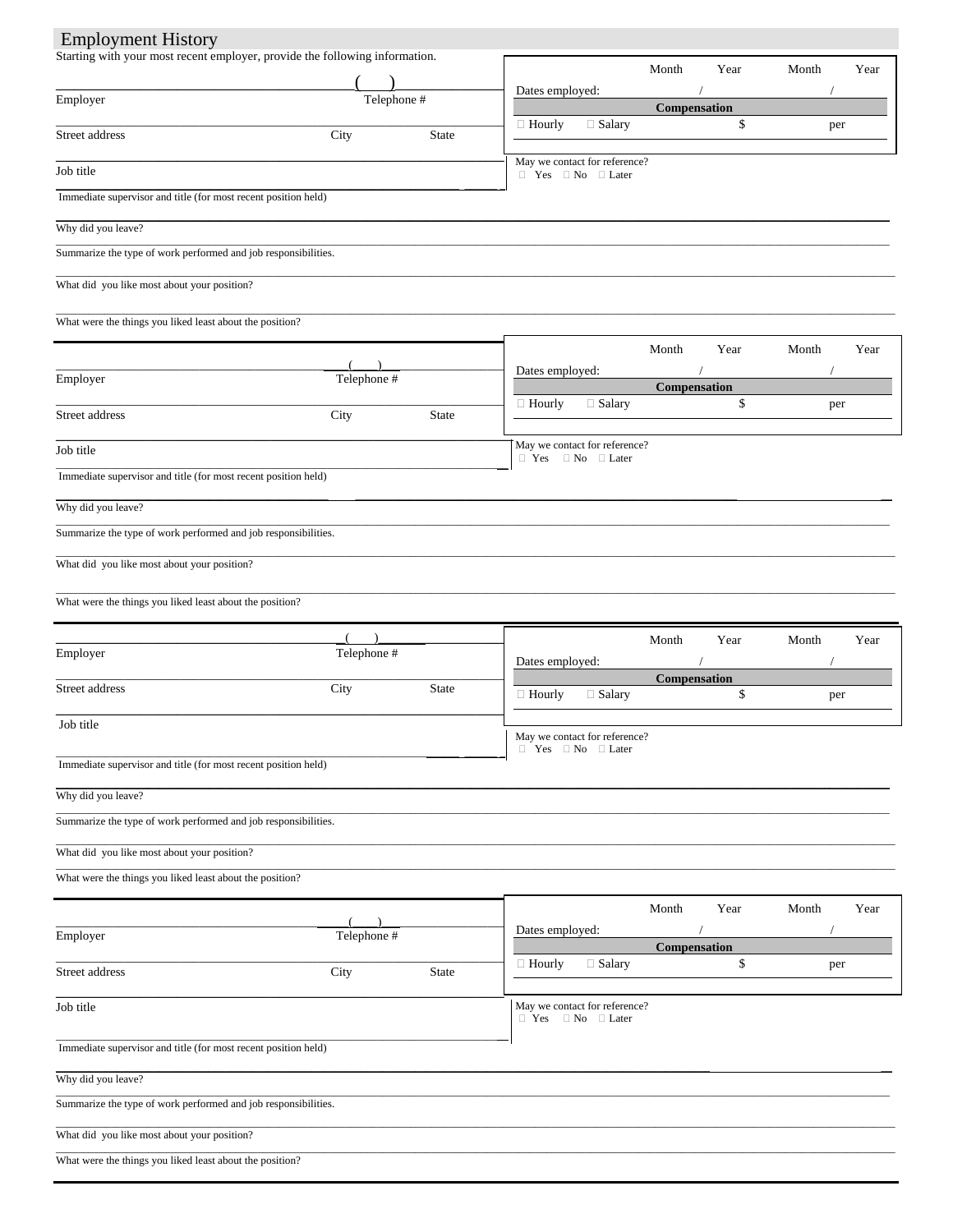| <b>Employment History (continued)</b>                                                                                                                                                                                                             |  |                        |                                           |               |
|---------------------------------------------------------------------------------------------------------------------------------------------------------------------------------------------------------------------------------------------------|--|------------------------|-------------------------------------------|---------------|
|                                                                                                                                                                                                                                                   |  |                        |                                           |               |
|                                                                                                                                                                                                                                                   |  |                        |                                           |               |
|                                                                                                                                                                                                                                                   |  |                        |                                           |               |
| If not addressed on previous page, have you ever been fired or asked to resign from a job? Yes $\Box$ No $\Box$                                                                                                                                   |  |                        |                                           |               |
|                                                                                                                                                                                                                                                   |  |                        |                                           |               |
|                                                                                                                                                                                                                                                   |  |                        |                                           |               |
|                                                                                                                                                                                                                                                   |  |                        |                                           |               |
| Summarize any special training, skills, licenses, and / or certificates that may assist you in performing the position for which you are applying:<br>Computer Skills (Check appropriate boxes. Include software titles and years of experience.) |  |                        |                                           |               |
|                                                                                                                                                                                                                                                   |  |                        |                                           |               |
|                                                                                                                                                                                                                                                   |  |                        | $\Box$ Other Years Years                  |               |
| $E$ -mail Years:                                                                                                                                                                                                                                  |  |                        | $\Box$ Other $\Box$                       |               |
| <b>Educational Background</b>                                                                                                                                                                                                                     |  |                        |                                           |               |
| Starting with your most recent school attended, provide the following information.                                                                                                                                                                |  |                        |                                           |               |
| School (include City & State                                                                                                                                                                                                                      |  | <b>Years Completed</b> | Completed<br>$\Box$ GED<br>$\Box$ Diploma | Major / Minor |
|                                                                                                                                                                                                                                                   |  |                        | $\Box$ Degree                             |               |
|                                                                                                                                                                                                                                                   |  |                        | $\Box$ Diploma<br>$\Box$ GED<br>□ Degree  |               |

| List name and telephone number of three references that are not related to you.<br>If not applicable, list three school or personal references that are not related to you. |       |                     |           |                      |  |
|-----------------------------------------------------------------------------------------------------------------------------------------------------------------------------|-------|---------------------|-----------|----------------------|--|
| Name                                                                                                                                                                        | Title | Relationship to you | Telephone | Number of years know |  |
|                                                                                                                                                                             |       |                     |           |                      |  |
|                                                                                                                                                                             |       |                     |           |                      |  |
|                                                                                                                                                                             |       |                     |           |                      |  |
|                                                                                                                                                                             |       |                     |           |                      |  |
|                                                                                                                                                                             |       |                     |           |                      |  |

**References**

Diploma GED

 $\Box$  Diploma  $\Box$  GED

 $\hfill\Box$ <br> <br> Degree\_

 $\hfill\Box$ <br> <br> Degree\_